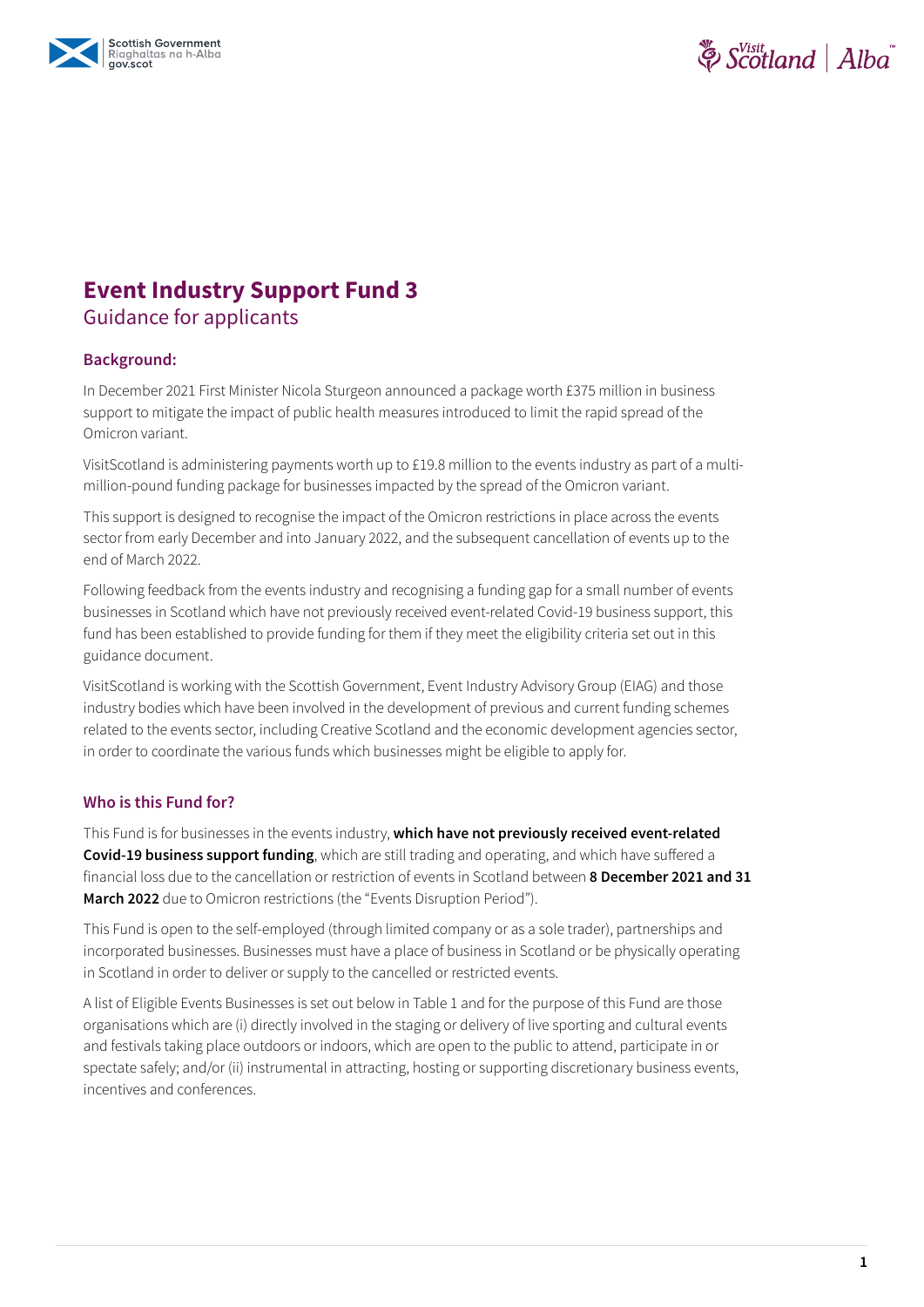The Fund has been established to support Eligible Events Businesses for which a minimum of 25% of their earnings is derived from either (i) the direct supply to, organisation of, and/or delivery of or to events physically taking place in Scotland; and /or (ii) the exporting of Scottish event expertise.

This Fund is intended for businesses which have not received any previous Covid funding for the events sector, including businesses that were ineligible previously. The reasons for this may be, but are not limited to, one of the following reasons:

- **•** The business was not established or trading until after 2019/2020 (the period of eligibility for all previous Covid funding for the events sector);
- **•** The business was unable to provide the financial evidence required for previous events-related Covid funding, for example due to being a new business and unable to provide published accounts for the required time period;
- **•** The business has had a change in ownership;
- **•** The business did not previously meet the 25% earnings threshold in the period up to 19/20, but it can evidence that it now meets this threshold;
- **•** The business did not meet the £10,000 turnover threshold in the period up to 19/20, but it can evidence that it now meets that threshold.

For businesses that were previously ineligible we will require a clear demonstration and evidence that the business is actively operating in the events sector in Scotland, and we will require detailed and verified/ certified financial information in order to assess the scale and turnover/earnings of the business.

If you have previously applied for Covid funding for the events sector (EISF, EISF2 and/or the Pivotal Event Businesses Fund) and been unsuccessful then you will need to demonstrate a material change in your circumstances for an application to EISF3 to be considered.

You will be required to inform of us of ANY previous applications to ANY Covid funds from ANY and ALL public bodies in Scotland which were unsuccessful or rejected, including on appeal, so that we can consider the circumstances of those previous applications. Please inform us of any changes in circumstances since those application(s) were submitted and explain why you are now applying for this fund, including any material changes in your circumstances.

You are still eligible to apply to EISF3 if you have received Omicron business support funding (all financial support announced by the Scottish Government on or since 15 December 2021) from another body, provided that amount is below the maximum available to you from EISF3. However, the amount of funding you receive from other Omicron business support funds will be deducted from the maximum amount available to you from EISF3.

You are not eligible to apply if you:

- **•** Have received Omicron business support from a Scottish Government fund that matches or exceeds the maximum available (as set out in Table 2 below) through this fund; and/or
- **•** Are unable to meet key funding criteria, such as 25% of total annual earnings being derived from eligible event types, and a minimum of £10,000 annual earnings from eligible events.

Only one application per business will be accepted.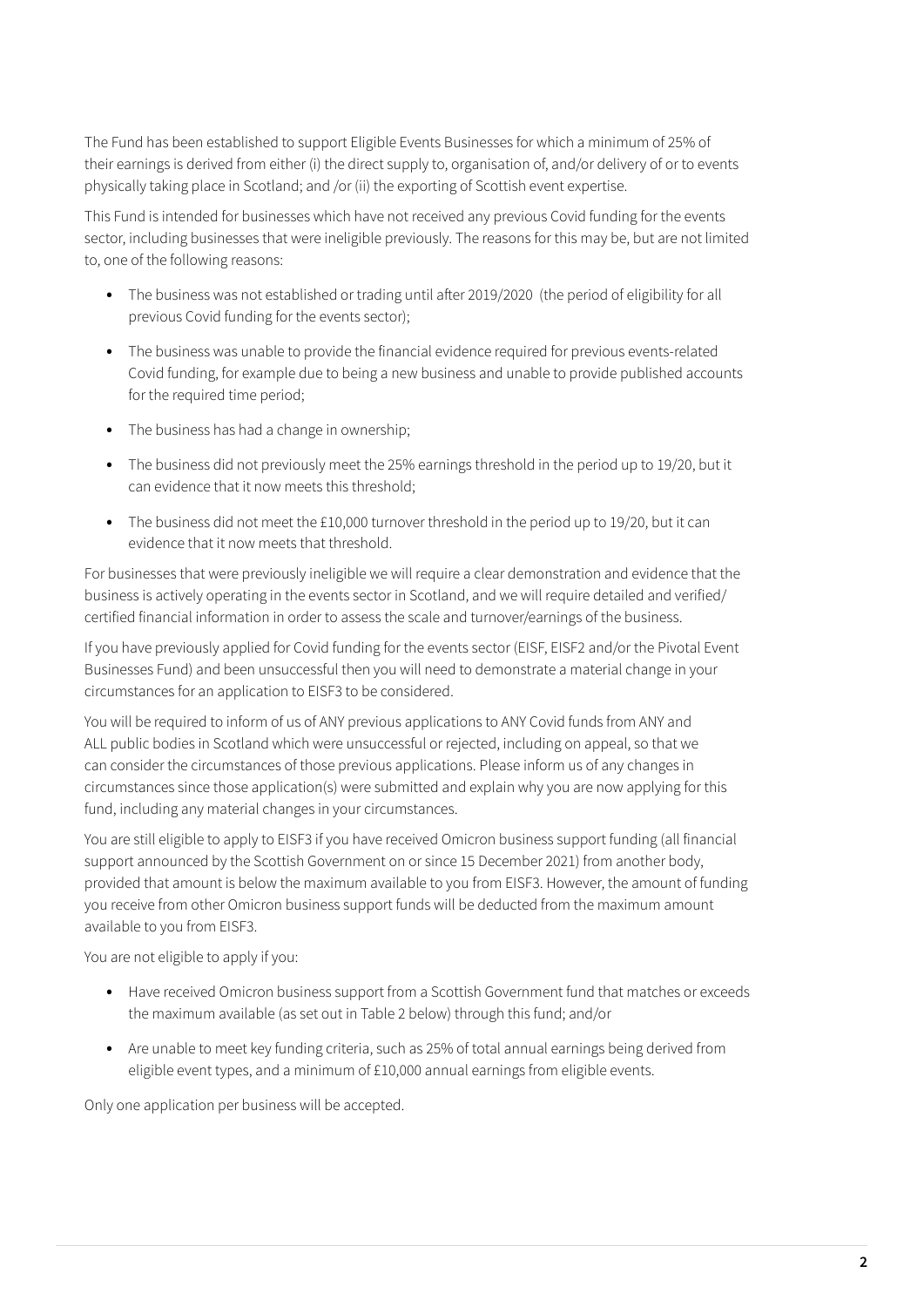| Table 1 - Eligible Events Businesses  |                                          |  |
|---------------------------------------|------------------------------------------|--|
| Events Medical Services               | Accreditation Solutions                  |  |
| Health & Safety Provision for Events  | Event Merchandise                        |  |
| Audio Visual and Technology           | Photography                              |  |
| Staging and Temporary Seating         | Ticketing                                |  |
| Event Equipment Hire                  | Marketing and PR                         |  |
| Temporary Event Utilities             | Design and Print                         |  |
| Production Services for events        | Venue Dressing                           |  |
| Marquee Hire                          | <b>Activity Providers</b>                |  |
| <b>Production Crew</b>                | <b>Exhibition Services</b>               |  |
| Event organiser / producer / promoter | <b>Florists</b>                          |  |
| <b>Events Freelancers</b>             | PCO - Professional Conference Organisers |  |
| Catering                              | DMC - Destination Management Companies   |  |
| Security                              | Tour Guide / Operator for event groups   |  |
| Event Transport                       | Translation Services for event groups    |  |

The following events businesses are eligible for support from this Fund:

The Fund is not intended to support; year-round operations such as Visitor attractions; Venues; Showgrounds and funfairs operators; The hospitality industry such as hotels, restaurants, pubs, bars, cafés, and recruitment and staffing agencies for the hospitality industry; nightclubs and mobile discos; private, social and family events (e.g. weddings, dinners, parties, graduation balls, charity dinners); community sports groups, teams or clubs; professional sports teams; artists, bands, performers and athletes; Local Authorities and/or Leisure Trusts; Theatres; Galleries; Museums; Shopping centres and/or retail outlets; Casinos; Bingo halls; Community groups; BID groups; Governing bodies; Market Operators and Wholesalers. Please note this list is not exhaustive, and we reserve the right to add further ineligible business types during the assessment process for the purposes of clarity.

Appendix A provides more detail on the types of events which have a strong alignment to the purpose of this Fund, as well as those events which have limited alignment. All such events would generally be one-off occurrences or taking place annually in Scotland.

#### **How much can applicants expect to receive from this Fund?**

The grant award is calculated based on the annual earnings declared by the applicant, and the date(s) when the cancelled or restricted events were due to take place either in Period 1 (8 Dec 2021 to 31 Jan 2022), or in Period 2 (1 Feb 2022 to 31 March 2022), or in both Periods (which would result in 2 payments). The grant award is subject to satisfaction of the eligibility criteria as set out in this guidance and terms and conditions which will be detailed within a grant award letter sent to successful applicants.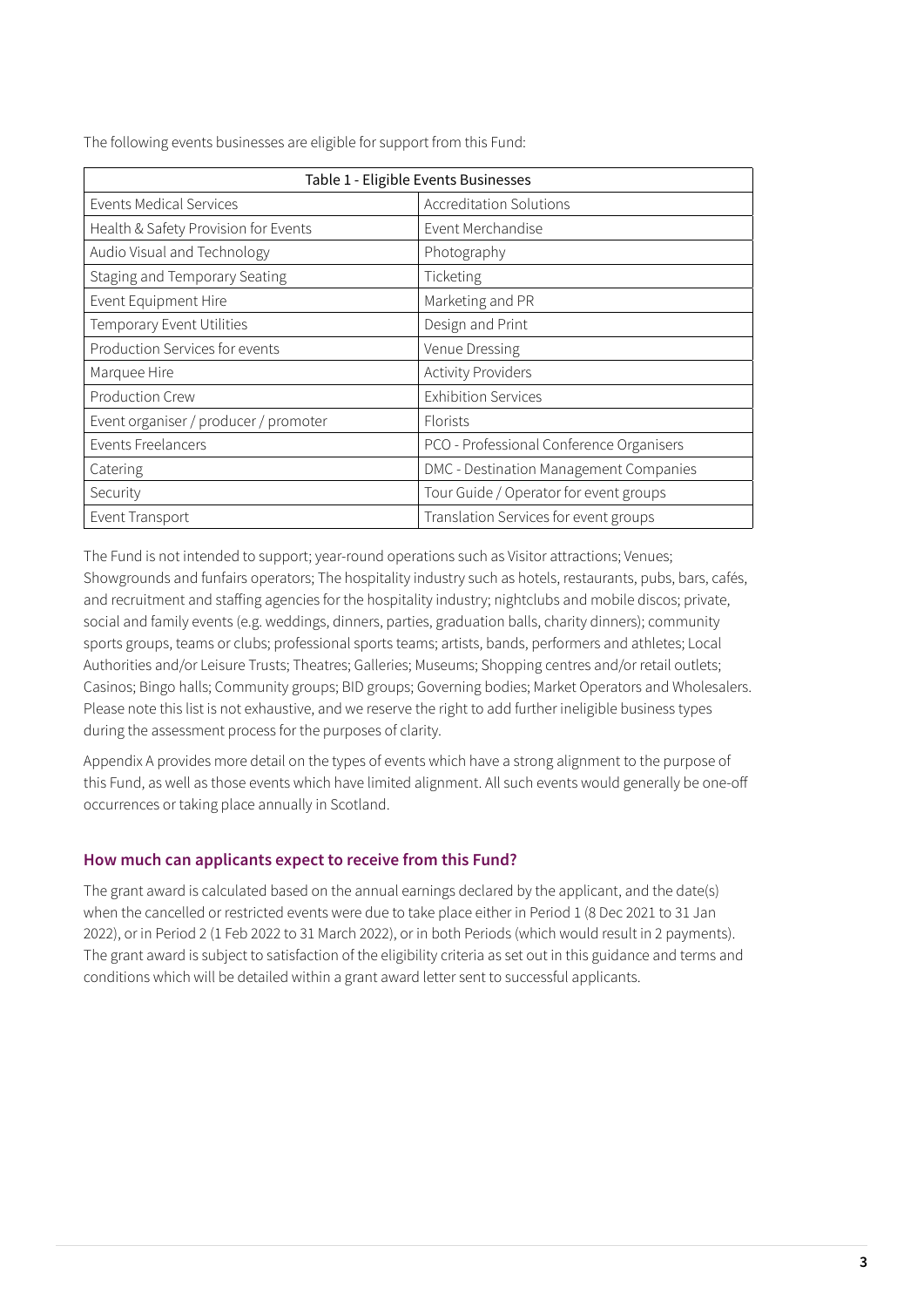| <b>Annual Turnover from Events</b> | Payment in Period 1 - for       | Payment in Period 2 - for      |
|------------------------------------|---------------------------------|--------------------------------|
| $-(\texttt{f})$                    | event(s) cancelled 8/12/2021 to | event(s) cancelled 1/2/2022 to |
|                                    | 31/1/2022                       | 31/3/2022                      |
| $10,000 - 24,999$                  | £2,000                          | £2,000                         |
| $25,000 - 49,999$                  | £3,500                          | £3,500                         |
| $50,000 - 99,999$                  | £5,000                          | £5,000                         |
| $100,000 - 499,999$                | £10,000                         | £10,000                        |
| 500,000 - 999,999                  | £25,000                         | £25,000                        |
| 1,000,000+                         | £50,000                         | £50,000                        |

#### **What is the process and timeline of the Fund?**

- 1. Businesses which meet all the eligibility criteria will be able to submit an application form from midday on Thursday 24th March 2022 to 5pm on Thursday 31st March 2022 via the form available on *[www.visitscotland.org/events/funding/coronavirus-support-fund](https://www.visitscotland.org/events/funding/coronavirus-support-fund)* Any applications received after this period will not be considered. Applications will not be assessed on a first come, first served basis.
- 2. As part of the process, VisitScotland may contact the applicant.
- 3. If your application is rejected, you can appeal this decision as set out within the rejection email. Any appeals should be submitted in writing to *[eventsindustrysupportfund3appeals@visitscotland.com](mailto:eventsindustrysupportfund3appeals%40visitscotland.com?subject=)* together with a justification for the appeal. Appeals will be reviewed by VisitScotland staff not involved in the original assessment and a representative from EIAG.
- 4. VisitScotland has the discretion to audit any applications within a timescale deemed reasonable.

## **Eligibility**

Organisations seeking to apply for support must be able to meet and evidence the following eligibility criteria:

- **•** Confirm that you were due to organise and/or supply to an event in Scotland which was cancelled or restricted during the Events Disruption Period.
- **•** Confirm that your business suffered a financial loss as a result of the cancellation or restriction.
- **•** Confirm the date, location, venue and organiser/contractor [contact details required] of the cancelled or restricted event.
- **•** Businesses must still be trading, and to have been open/operating during the Events Disruption Period.
- **•** Confirm that you have not received a grant award from any COVID funds for the events industry between August 2020 and 15 December 2021 (either EISF, EISF2, and/or Pivotal Event Businesses Fund, and their subsequent top-ups). A successful application to this fund does not provide retrospective eligibility to other funds or the associated top-ups.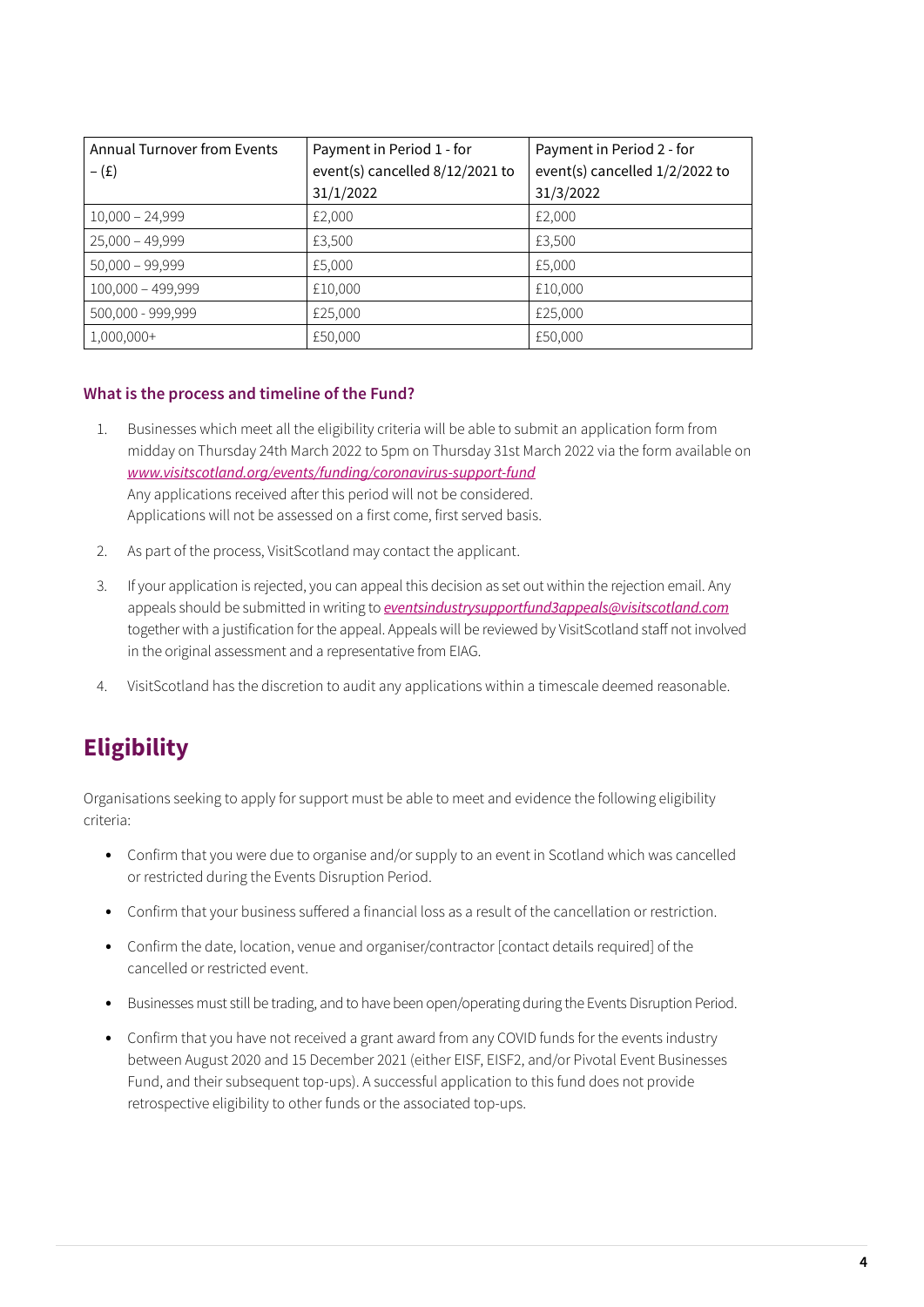- **•** Confirm that you have a place of business in Scotland or be physically operating in Scotland in order to deliver or supply to the cancelled or restricted events.
- **•** Confirm that your business is an Eligible Events Business as set out in Table 1 above.
- **•** Confirm that either your supply to, organisation of, and/or delivery of or to events (as set out above in the section 'Who is this Fund for?') and/or your exporting of Scottish events expertise represents a minimum of 25% of your total annual earnings from all activities (or pro-rata over a 12 month period if your trading history is limited) ;
- **•** If you are unable to provide the financial information required in bullet point above, we will require detailed and verified/certified financial information in order to assess the size/scale and turnover of your business if it is a new business (see Supporting Information below).
- **•** Confirm that the 25% of earnings is derived from an "Eligible Event Type" listed in Appendix A.
- **•** Confirm that your total annual earnings from Eligible Event Types as set out in the corresponding filed accounts or other Supporting Information (e.g. management accounts) is more than £10,000 or pro-rata over a 12 month period if your trading history is limited. If in existence at that time, the business must not have been in financial difficulty as of 30 November 2021 if you are a SME or Large organisation (please see the Subsidy Control section in the Guidance document for more information).

#### **What if I or my business has received, or is applying for, other COVID funding schemes?**

- **•** Businesses or individuals who applied for and received funding from any Events Industry support schemes between August 2020 and prior to 15 December 2021 are not eligible to apply to this Fund.
- **•** Businesses or individuals who have applied for and received other funding under the Temporary Framework (see Subsidy Control on p7) prior to December 2020 are not excluded from applying to this fund.
- **•** As set out previously, businesses can apply for this fund if already in receipt of Omicron business support funding from another one of the funds announced by the Scottish Government on or since 15th December 2021, provided the funding received is below the maximum available to your business through this fund as set out in Table 2. The amount of funding you receive from any other Omicron fund will be deducted from the maximum available from EISF3.
- **•** If it is evident that you or your business has received more in cumulative funding support throughout the COVID pandemic from March 2020 to date including all previous funds and currently active applications, than your annual earnings, then we will reduce any award accordingly so that the total funding received does not exceed your annual earnings.
- **•** After 31st March 2022, some applications to this fund may be chosen at random to be audited. Any applicants which are found to have provided incorrect information or received multiple awards will be expected to return their awarded grant.

Note the UK Job Retention Scheme (furlough) is a UK Government scheme therefore businesses that have been able to access the furlough scheme previously are still eligible to apply for this Fund. Individuals who have received support through UK and Scottish Government self-employment support schemes (including SG newly self-employed hardship fund) are also eligible to apply.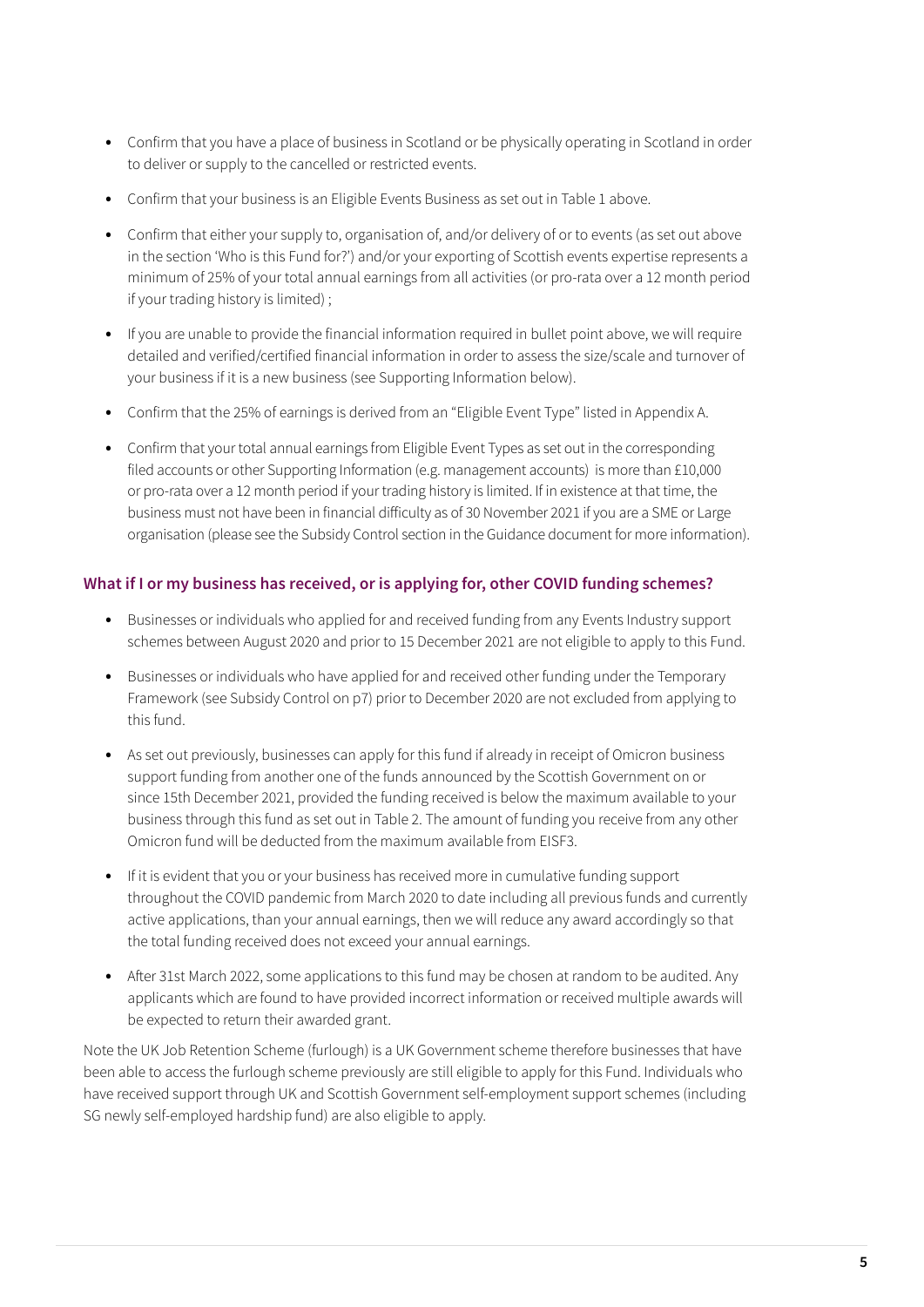#### **Supporting documentation:**

- **•** Bank Statement from no earlier than 8 December 2021 (bank name, sort code and name on account, account number must also be clearly shown on the statement),
- **•** Valid insurance document(s) to cover third party liability and/or employee liability insurance, covering the Events Disruption Period, and
- **•** Published accounts or management accounts, or a letter from an accountant to confirm that the business was open and trading during the Events Disruption Period.
- **•** A detailed Profit and Loss statement if it is not included in the account information provided above
- **•** A completed EISF3 itemised invoice proforma [*[www.visitscotland.org/events/funding/coronavirus](https://www.visitscotland.org/events/funding/coronavirus-support-fund/eisf3-proforma)[support-fund/EISF3-proforma](https://www.visitscotland.org/events/funding/coronavirus-support-fund/eisf3-proforma)*] ensuring all fields are fully completed
- **•** If relevant, a completed Omicron Business Fund Support proforma [*[www.visitscotland.org/events/](https://www.visitscotland.org/events/funding/coronavirus-support-fund/eisf3-proforma) [funding/coronavirus-support-fund/EISF3-proforma](https://www.visitscotland.org/events/funding/coronavirus-support-fund/eisf3-proforma)*] clearly providing the details of each relevant application.
- Names and contacts of two referees who consent to be contacted by VisitScotland in order to verify your eligible business type and supply to the events sector (these contacts could be from suppliers, event organisers, local authorities amongst others); and

#### **Accessibility, terms and conditions and Freedom of Information**

If you are successful, you must sign and return the grant award letter and accept the terms and conditions before the funds will be paid into the organisation's bank account.

Successful applicants may be required to provide a brief report within six months of the grant award being made to assess the value of the grant and the impact of the funding on their organisation. We will contact businesses directly with instructions when and how this information should be provided.

If you receive grant funding from this Fund and it is subsequently determined that you have provided false or inaccurate information as part of your application, VisitScotland will seek to recover, with costs, all sums awarded to you from this Fund.

VisitScotland is subject to the Freedom of Information (Scotland) Act 2002 and may be obliged to release information about your application or grant award in response to any requests received. Information on all grant awards will be published on VisitScotland.org and in the UK subsidy control transparency database (as required) and will be made available to other Scottish public sector bodies.

If you require forms to be made available to you in another format for accessibility reasons, please contact us at *[eventsindustrysupportfund3@visitscotland.com](mailto:eventsindustrysupportfund3%40visitscotland.com?subject=)*.

#### **Data Protection**

We will use the data provided by you in the application form and supporting documentation to assess your application for grant funding and contact you regarding your application. Your data will be shared with the Scottish Government, relevant local authorities and / or other Scottish public sector bodies for verification and reporting purposes, and in case of appeals, with Sail Scotland or Wild Scotland (depending on the strand) who will form part of the appeals panel.

If you want to find out more about what we do with your data, please see our *[Privacy Policy](https://www.visitscotland.org/about-us/privacy-and-policies/privacy#:~:text=VisitScotland%20tries%20to%20be%20as,%3A%20dpo%40visitscotland.com)*.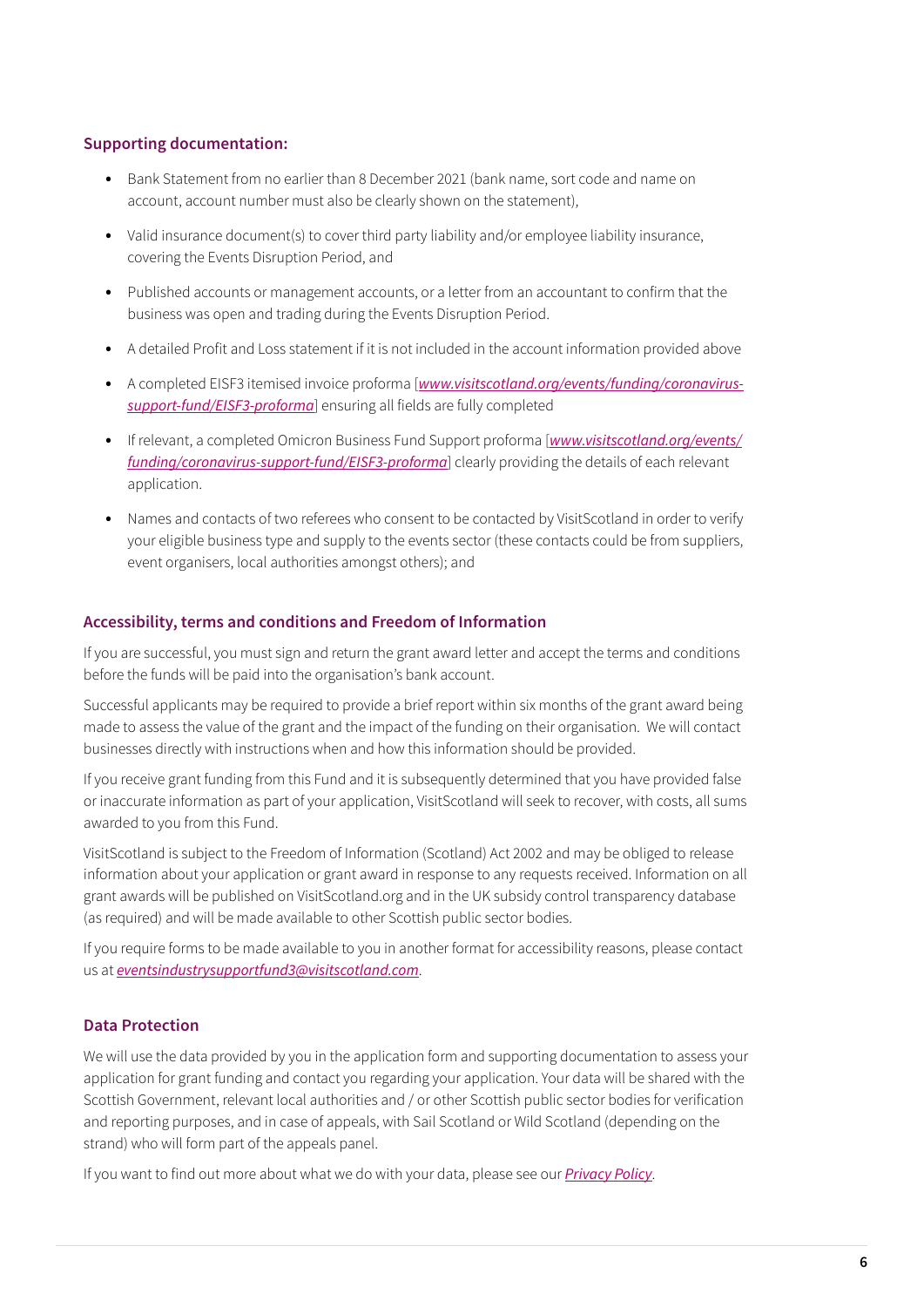#### **What information needs to be provided in the full application?**

In addition to the eligibility criteria, businesses will be asked to provide the following additional information supporting documentation in their application:

#### **Additional Information**

In addition to the eligibility criteria, businesses will be asked to provide the following additional information and supporting documentation in their application:

- **•** Name of applicant organisation
- **•** Trading name if different
- **•** Address (inc. postcode)
- **•** Local authority
- **•** Each of the following as applicable to your organisation:
	- **·** National VAT Number
	- **·** Company Registration Number
	- **·** Charity Registration Number
	- **·** HMRC Unique Tax Reference Number
- **•** Size of organisation
- **•** NACE Code
- Confirmation of any COVID-19 related aid / support already approved / received / rejected or applications still in progress since March 2020 under the Temporary Framework, including the amount of each
- **•** Confirmation of whether you intend to apply for or have applied for or have received any of the other funding support announced by the Scottish Government since 8 December 2021, and information on the status of that application including any award made or offered
- **•** Name of person completing application form
- **•** Position within organisation
- **•** Email address
- **•** Mobile contact number
- **•** Landline contact number (where applicable)
- **•** Organisation website / web presence (inc social channels).
- **•** Name of bank
- **•** Address of bank
- **•** Name on bank account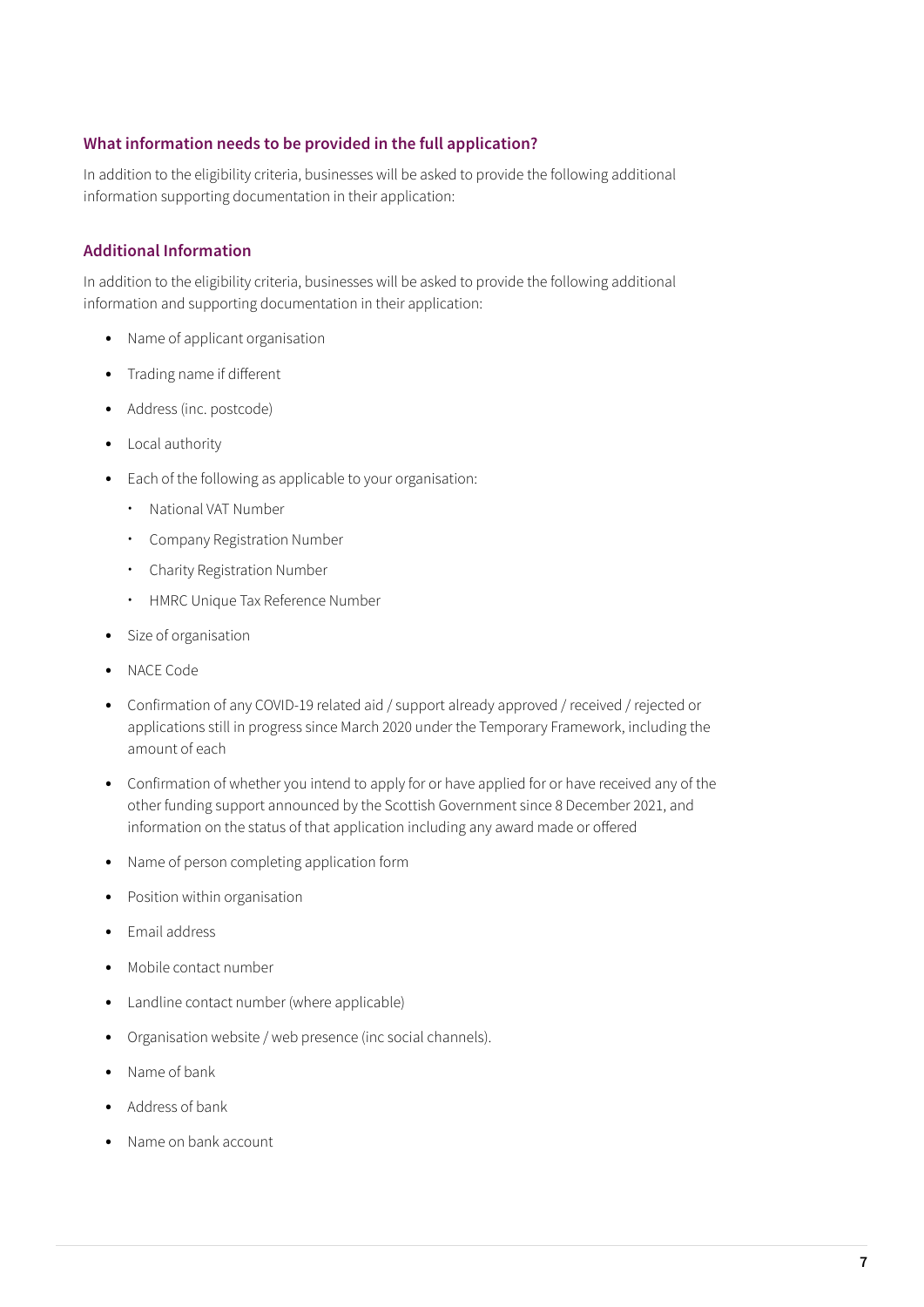- **•** Sort Code
- **•** Account Number
- **•** Membership of relevant sector body, if applicable
- **•** Names and contact details of two referees who consent to be contacted by VisitScotland in order to verify your eligible business type (those contacts could be from suppliers, customers, local authorities amongst others); and
- **•** Confirmation that you meet the eligibility criteria set out earlier in this guidance document and the relevant sector specific criteria

#### **Completing the digital forms**

Please ensure that you have all information and supporting documentation ready so you can complete and submit the relevant form in one sitting as, once you start to complete either form, you will be unable to save it and return to it later.

Supporting documentation must be submitted in pdf, word, excel, png or jpeg formats. The maximum file size for each document is 10MB.

All the mandatory fields within the form must be completed before the form can be submitted. Should you miss any mandatory information or enter any information incorrectly, you will not be able to submit the form. The field(s) requiring attention will be highlighted and you will be required to complete / correct these before you are able to submit. You will also be required to upload your supporting documentation to the form again.

Supported browsers for these forms are up to date versions of Chrome, Firefox, Safari, Edge, and Internet Explorer 11. We cannot guarantee successful operation / submission on older browser versions.

You may also find it easier to complete from a device with a larger screen, such as a desktop computer or laptop, rather than a mobile device. If you still have issues or require a different format for accessibility reasons, please contact us at *[eventsindustrysupportfund3@visitscotland.com](mailto:eventsindustrysupportfund3%40visitscotland.com?subject=)*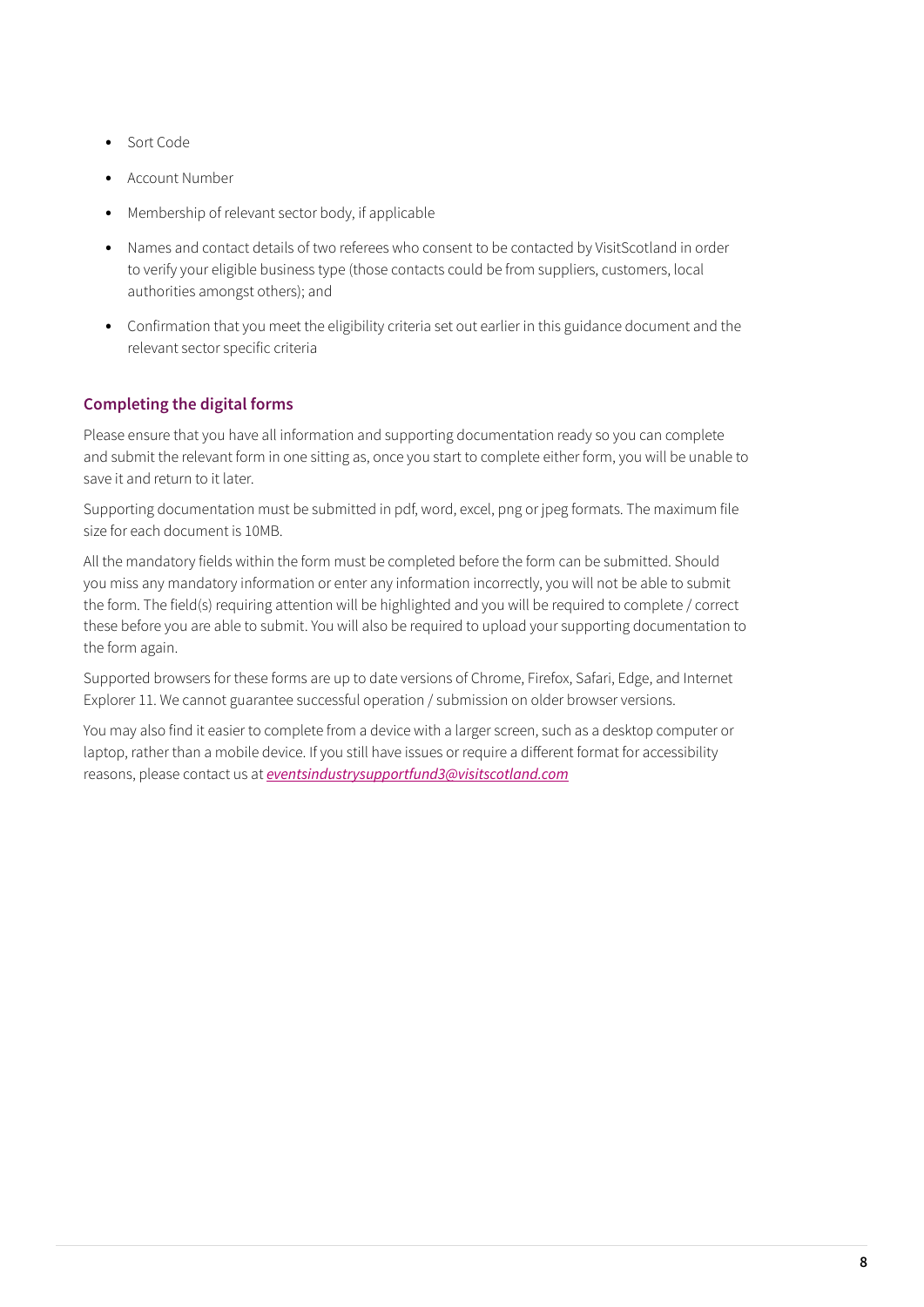### **Subsidy control**

#### **Confirmation of subsidies received and Undertaking in Difficulty Status**

This Fund forms part of the COVID-19 recovery programme announced by the Scottish Government at the end of March 2021 and December 2021. Any grant under this Fund will be made subject to the subsidy control rules.

The subsidy is granted under Title XI, Article 3.2 of the Trade and Cooperation Agreement (TCA), to respond to a national or global economic emergency. The award will be made under similar terms to COVID-19 schemes in operation before the 1 January 2021 and additional information will be provided to successful applicants in the award letter and terms and conditions. You may need to declare any amount received under this Fund to any other aid awarding body who requests information from you on how much aid you have received. You must retain the award letter for four years from the date of the letter and produce it on any request from the UK public authorities or the European Commission.

A subsidy may be granted to undertakings (SME / Large undertakings) that were not in difficulty, but that faced difficulties or entered in difficulty thereafter as a result of the COVID-19 outbreak. The subsidy is in addition to any aid that you may have received under the De Minimis regulation allowing aid of up to €200,000 to any one organisation over a three fiscal year period (i.e., your current fiscal year and previous two fiscal years).

If you are a micro or small undertaking you may be granted aid even if you would fall under the category of undertaking in financial difficulty on 30 November 2021, provided that you are not subject to collective insolvency procedure under national law and that you have not received rescue aid (which has not been repaid) or restructuring aid (and are still subject to a restricting plan).

- A micro or small organisation is an undertaking that has less than 50 employees and less than 10 million euros of annual turnover and / or balance sheet.
- **•** A SME organisation is an undertaking that has 50 or more employees and 10 million euros or more of annual turnover and / or annual balance sheet.
- **•** A large organisation is an undertaking that has 250 or more employees and 50 million euros or more of annual turnover and / or 43 million euro annual balance sheet.

#### **Undertakings in difficulty assessment**

In your application you will be asked to declare that on 30 November 2021, you did not meet any of the criteria to be considered an undertaking in difficulty.

'Undertaking in difficulty' is defined for the purposes of this scheme as an undertaking in respect of which at least one of the following circumstances occurs:

a). In the case of a limited liability company (other than an SME that has been in existence for less than three years or, for the purposes of eligibility for risk finance aid, an SME within 7 years from its first commercial sale that qualifies for risk finance investments following due diligence by the selected financial intermediary), where more than half of its subscribed share capital has disappeared as a result of accumulated losses. This is the case when deduction of accumulated losses from reserves (and all other elements generally considered as part of the own funds of the company) leads to a negative cumulative amount that exceeds half of the subscribed share capital.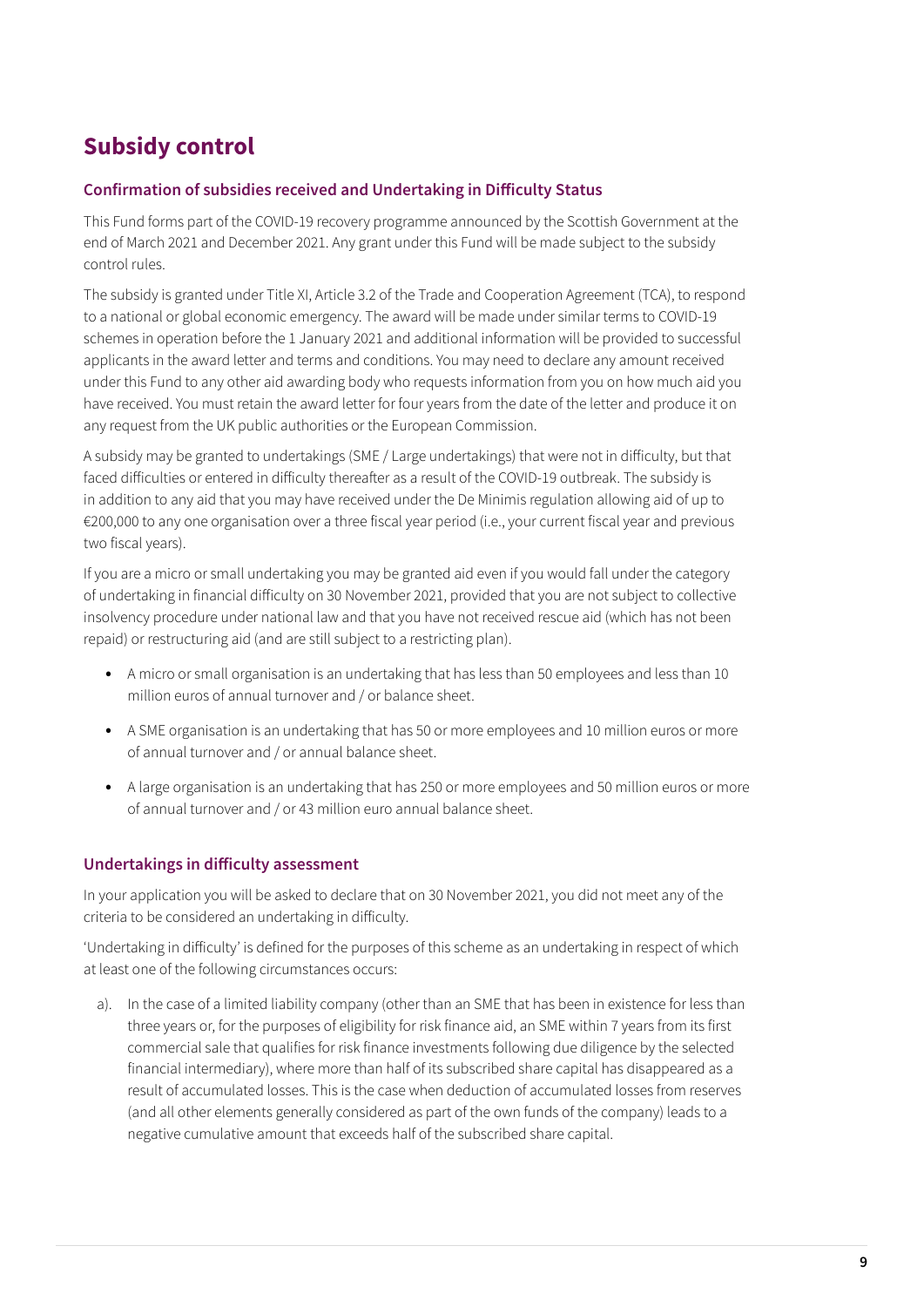#### **Or**

b). In the case of a company where at least some members have unlimited liability for the debt of the company (other than an SME that has been in existence for less than three years or, for the purposes of eligibility for risk finance aid, an SME within 7 years from its first commercial sale that qualifies for risk finance investments following due diligence by the selected financial intermediary), where more than half of its capital as shown in the company accounts has disappeared as a result of accumulated losses.

#### **and**

c). Where the undertaking is subject to collective insolvency proceedings or fulfils the criteria under its domestic law for being placed in collective insolvency proceedings at the request of its creditors.

#### **and**

d). Where the undertaking has received rescue aid and has not yet reimbursed the loan or terminated the guarantee or has received restructuring aid and is still subject to a restructuring plan.